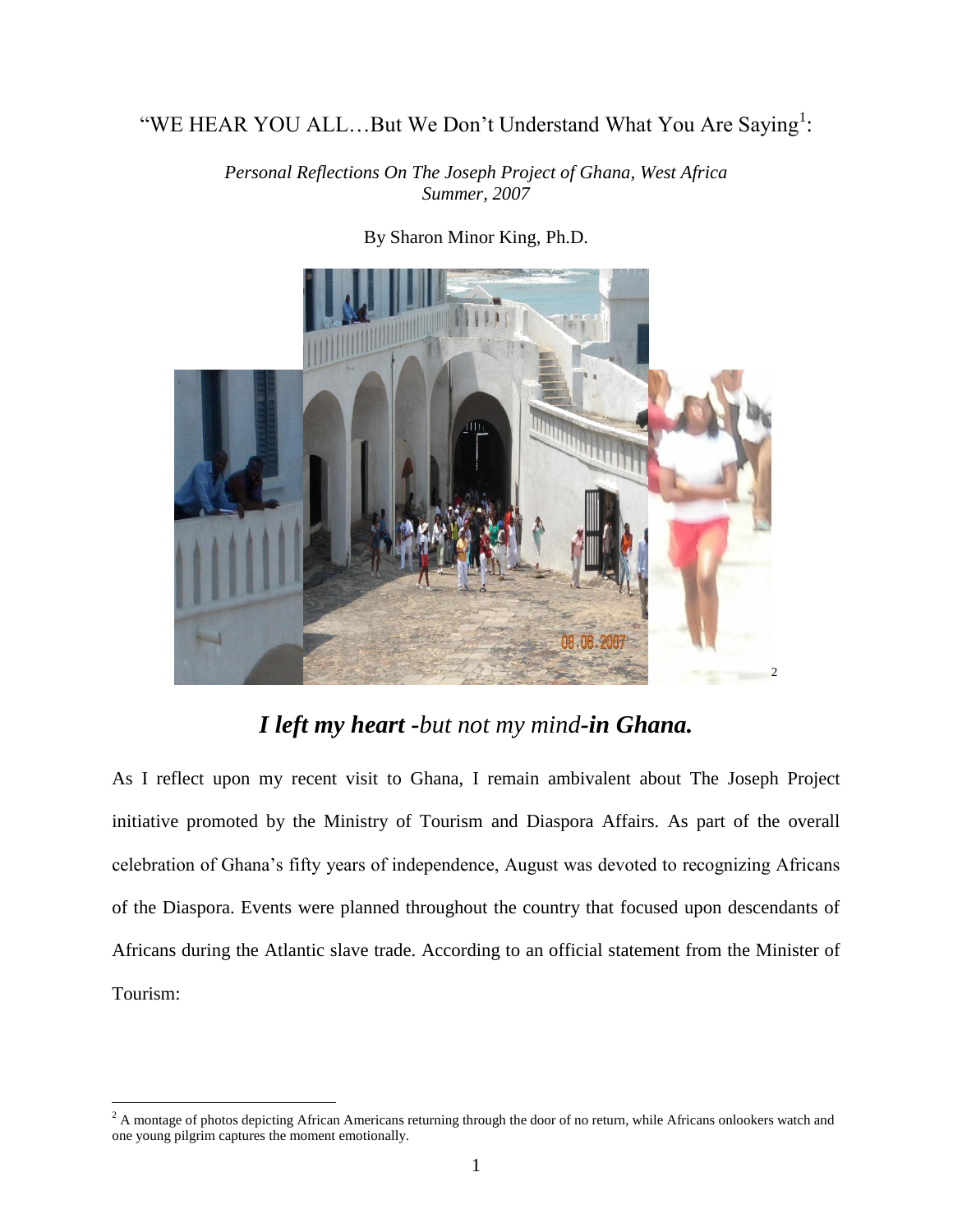*The Joseph Project is the code name for a series of activities, actions and interactions being spearheaded by Ghana to re-establish the African Nation as a nation of all its peoples, capable of delivering on the promise of God to an African and the African peoples.* 

References to verses from the Old Testament of the Bible are interspersed within speeches, press releases, and printed materials. The Ghana Government intentions are to use the year 2007, the 50<sup>th</sup> Anniversary of the country's independence, to celebrate African excellence and to inaugurate "The Joseph Project" According to the Minister, "Ghana will use the year to bring together, more closely, people in Ghana and brothers and sisters in the Diaspora and establish herself as the true gateway to the Homeland for Africans in the Diaspora.

In addition to the Joseph Project, there were other celebrations recognizing Africans from the Diaspora in Ghana during the same timeframe. Panafest, a biennial festival of the arts was being held simultaneously with the celebration of Emancipation Day. There were several conferences including the International Conference on Slavery held in the country's capital, Accra. In the midst of all of this, the annual Homowo Festival of the Ga people of Accra was also being celebrated without any predicted conflicts or problems. Like Joseph in the Bible, the Ga people remembered their historical plight with famine and rose to "hoot at hunger" and atone for any sins of misunderstanding.

Then there was also the annual meeting of the African Union that represented nations interested in resurrecting Nkrumah's call for a United Africa. From most accounts, it was somewhat a momentous occasion and received mixed reviews from international media coverage. Ironically, the primary supporter of this fresh approach to an old vision was none other than the current President of Ghana, John Agyekum Kufuor. Throughout his presidency, he has been very visible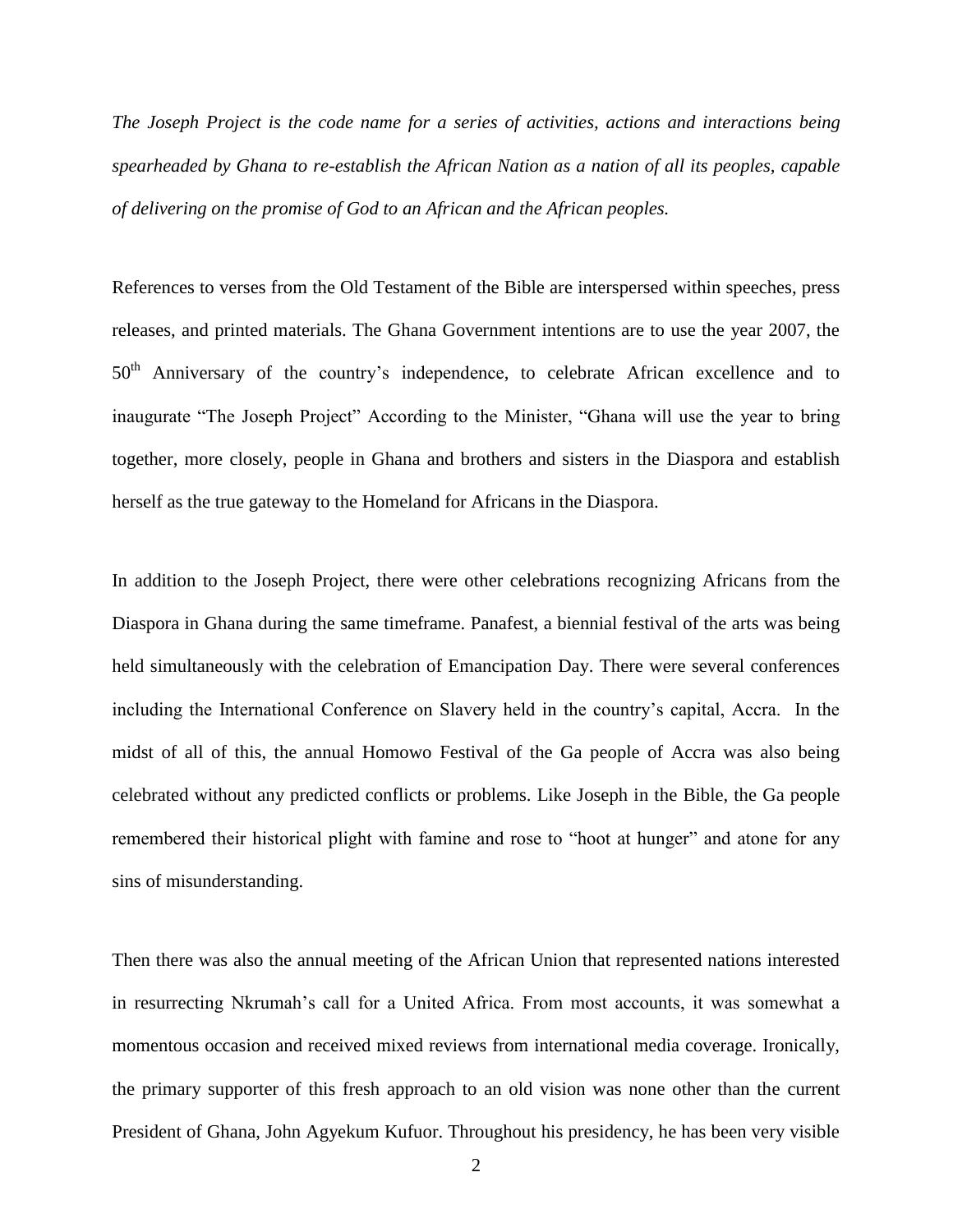in promoting Ghana as a place Diaspora Africans can call "home", again. Throughout the cities and countryside, billboards of Kufuor and Nkrumah give the impression that these relatively distinctively different statesmen would actually have something collective to say to one another about the fifty-year celebration of Ghana's independence. I would love to have been a mosquito in their office during those conversations!

Then there were the apologies. Apologies for participation in the slave trade were being given all over the world, and by almost everyone who had anything to do with the human cargo industry. Multiple apologies were being given by participating countries; however no "official" apology came from the United States. International governments, churches, professional organizations, village chiefs, industrial tycoons, media celebrities, elementary, secondary, and colleges, even families impacted by gaining or losing family members were apologizing for their historical role in the slave trade. But no American official dared to publicly admit, or repent, for the role the United States played in harboring Africans in this heinous act of involuntary migration. A country that was built from the prowess of captives continues to avoid ownership for its crimes and credits. Even after visits by two presidents to the forts, there still is no apology on record.

However, there were plenty apologies from around the world. Yet, very little focus has been placed upon how Africans living outside of the Continent responded to the apologies. Just what did we think of all this ceremonial repentance? Did anyone want to know how African Americans responded to the apologies? Were the apologies for real or simply a photo or economic opportunity? Lights, cameras, and plenty of action flooded the airwaves, newspapers and magazines. But, what would be the next step? I propose that the next steps involve a series of forgiveness enactments. Perhaps a series of events are in order that would reveal the true nature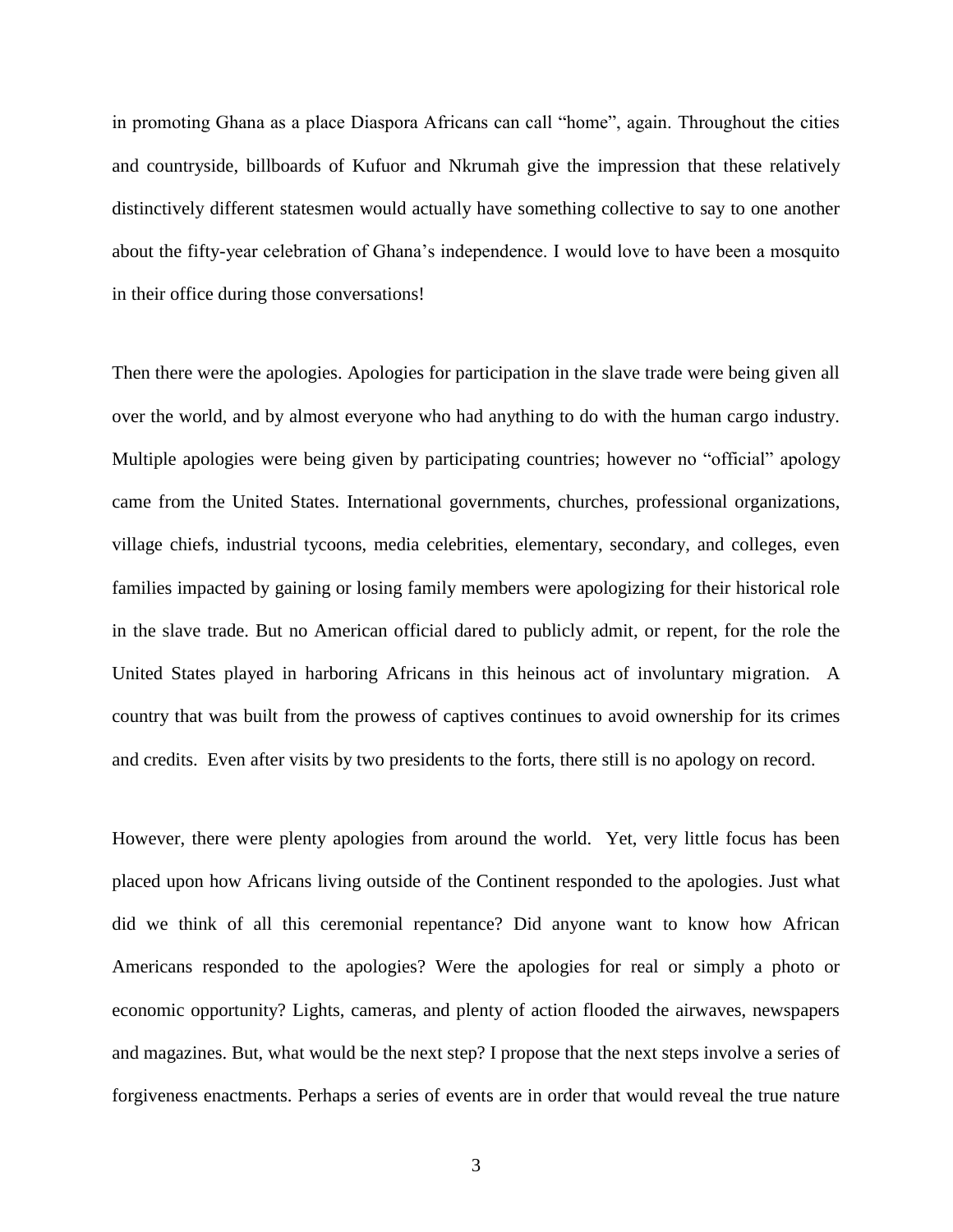of the descendants of those who were captured, and how they accepted their plight of never returning to their homeland. Like Joseph in the Bible, they learned to "make do" with circumstances, and many have done quite well. For many, the ability to purchase a ticket on a plane might appear to be evidence of some modicum of success in their new homeland. However, like Joseph, there is more to this story of returning that goes beyond apologies. There is a real opportunity for returnees to tell their story if there are those who are willing to listen and attempt to understand from a perspective of mutual empathy. Equally important, there are insights that could benefit the Continent that are uniquely a part of the Diaspora experience. These benefits might prevent a re-scramble for Africa by those who see a continuation of the old pre-independence regimes as quite profitable.

So much has happened during these yearlong observances that recognize and commemorate the return of descendants from Africa who left four hundred years ago, more or less. This highly complex issue regarding the return of Diaspora Africans is a difficult one. But it is a necessary task for all of us who reside on either side of the Atlantic Ocean to deal with it because without facing the importance of forgiveness and reconciliation, we cannot build a future together anywhere! As Europe and China both scramble for new territory inside the land and minds of Africa, the return of Joseph is probably better timed than tourism could have ever have realized when it began this initiative. Perhaps, the timing is divine!

As I reflect, I wonder if African Americans are really conscious of their part in the process of forgiveness on both sides of the Atlantic. Are we willing to forgive those we live alongside each day even when they continue to express semblances of aged-old positions of privilege? Are our lens so distorted from imbedded desires for class separation in the guise of gentrification,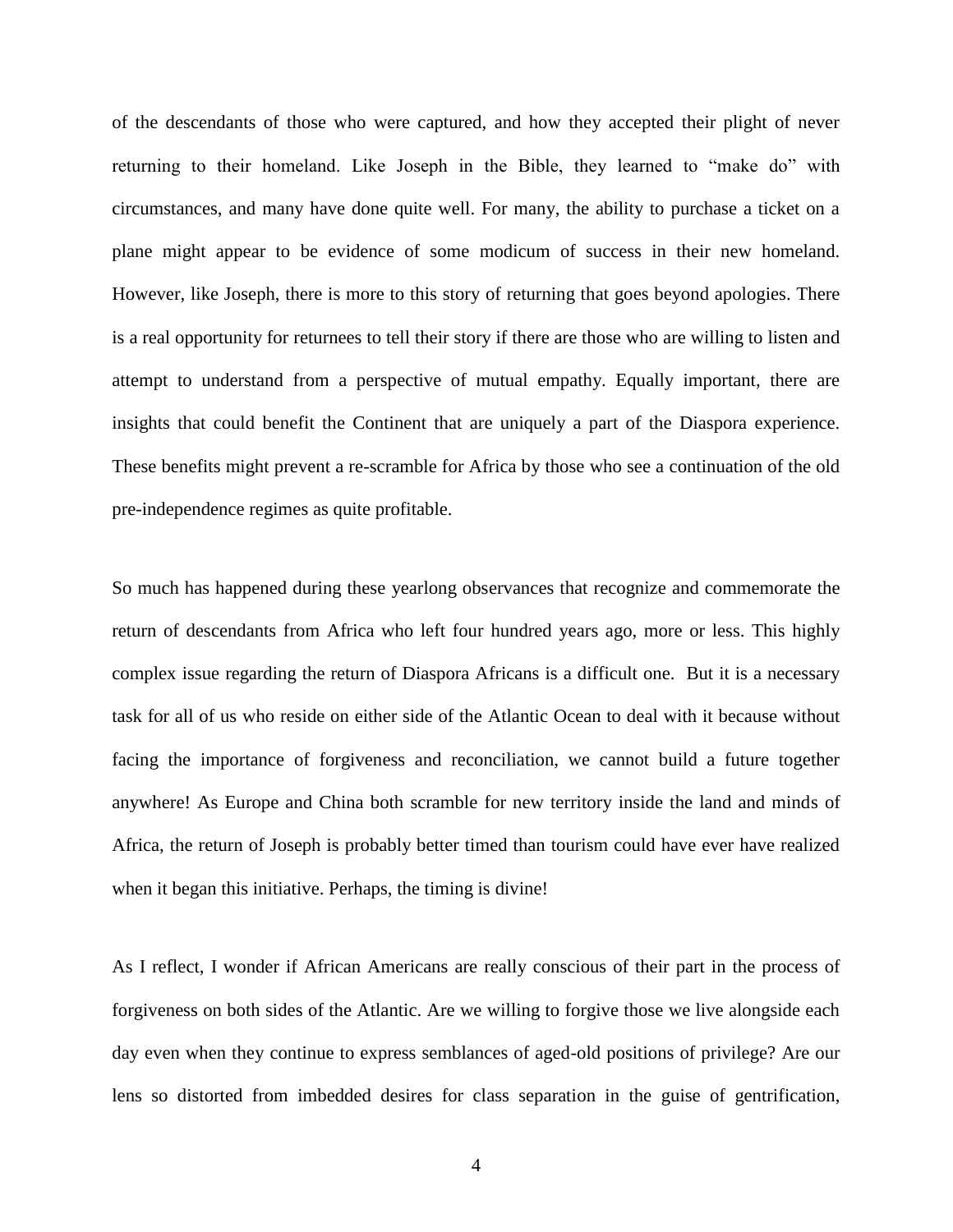computerization, and wealth? Are we so oblivious to the mimicking of white supremacy that when we return to the Continent and come face-to-face with African's own interpretation of post-colonial mentality, we suffer an even greater rigor mortis than that which prompted us to go back in the first place?

Forgiveness is serious business which requires first recognizing the act that requires us to forgive. We must forgive those who continue to capitalize from the free labor of our ancestors. We must forgive those who come to this country today and judge why we will not accept the same jobs that our great-grands and grandparents endured in order for us to have a better opportunity in the future. A return to the same position as our ancestors would indicate a complete submission to a permanent position of servitude. After four hundred years of citizenship in America, that position is unacceptable. Once newcomers have been here for at least three generations and see no progress in the mobility of their descendants, then we can have an equitable conversation. Until then, we invite those who do not know to learn from our history as Africans in America and choose empathy rather than apathy towards us.

For many of us, forgiveness is not something we dwell upon here or abroad. Yet, the Joseph Project suggests that the next step is ours. We must participate in the process of forgiving those who capitalize upon our leaving the Continent. Is that really possible?

This issue of "forgiveness" is equally complex because "who" is forgiving "who"? It could be my on limitations but I have not seen many acts of conscious forgiveness on the part of African Americans. I am talking about that old-fashioned "forgiveness' that we all hear about in Sunday School or during those hour-long worship services at today's mega-churches (or is anyone teaching the art of forgiveness today?). Critically, I am basing my claim of cultural inflexibility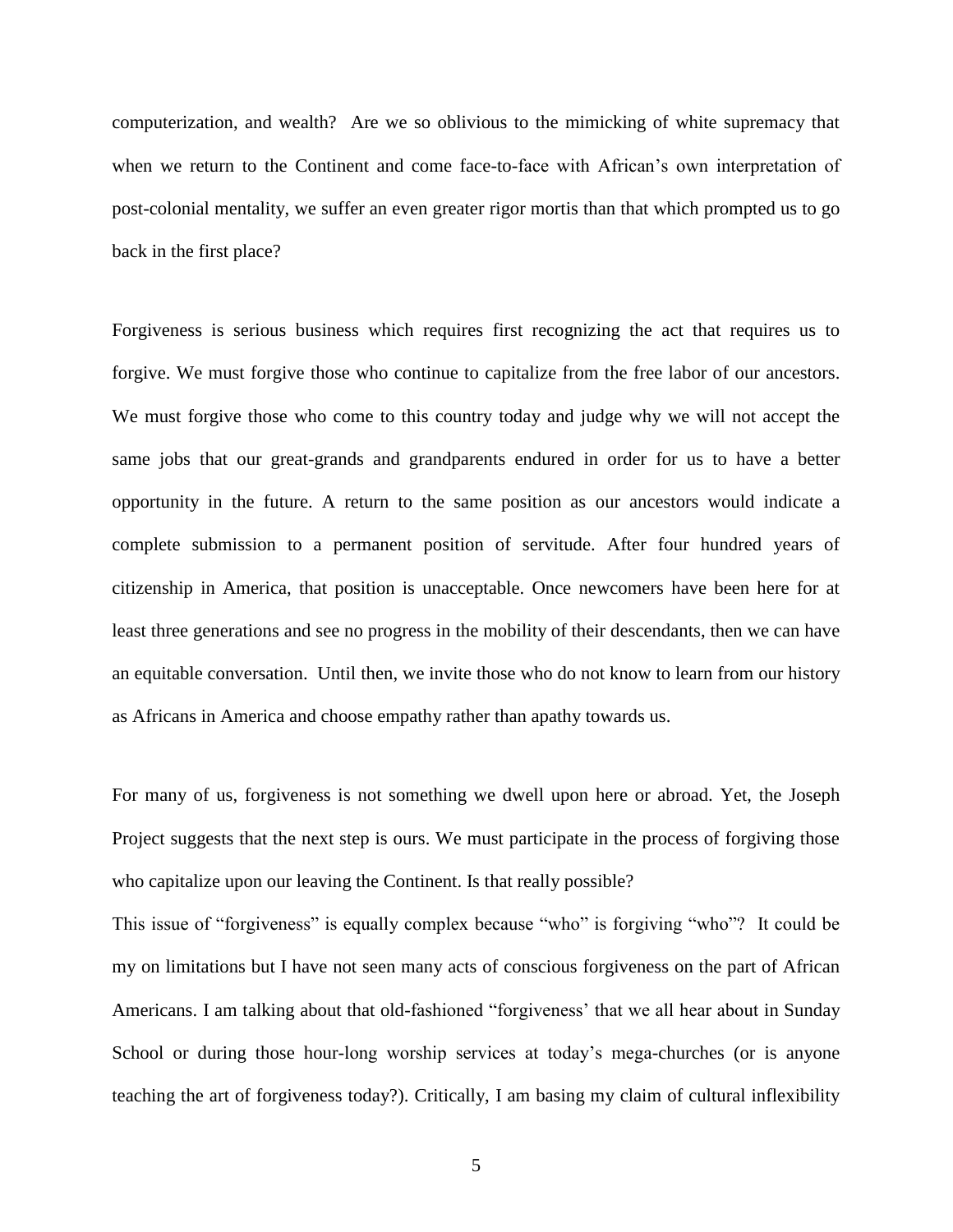upon observations of some of us who demonstrate behavior to Africa that shows a shortage of tolerance for differences and familiar conveniences.

While I applaud the courage of the Ghana government to take on such a visible effort towards reconciliation, I am also critical of The Joseph Project for many reasons. Twenty million cedis were controversially spent on Ghana's  $50<sup>th</sup>$  anniversary, and a relatively significant portion of that sum was allocated for The Joseph Project. Where did the money go…and who benefited from all the pomp? Did Diaspora Africans gain anything from the millions of dollars that flooded Ghana's tourist market besides a good "feeling of healing"? Did they really "come home" or were they merely a line item within Ghana's tourist revenue of the economy? How were we "marketed" to the diverse members of Ghana's class-conscious society? What were school children learning about any of this? What were the actual experiences of those who traveled so far to find what they could not find at home in America? And was it worth it or could it possibly do additional harm to what is already a very sensitive relationship between  $us?$ <sup>3</sup>

Please do not misinterpret my intentions for saying these things. I know all too well the gentle and genuine sweetness of Ghanaians who are probably the kindest, courteous and most gracious people in the world! I don't mean to be harsh about this sensitive issue, but something needs to be said about genuine and sincere repentance for the heinous treatment of Africans towards each other in the past, and even now! When I hear and read some of the scathing ridicule Africans have towards one another today, it sickens me to know that there remains a deep-seated loathing towards ourselves, which is often cloaked whenever we get an opportunity to exploit or capitalize upon one another. Is The Joseph Project a genuine opportunity for healing, or just a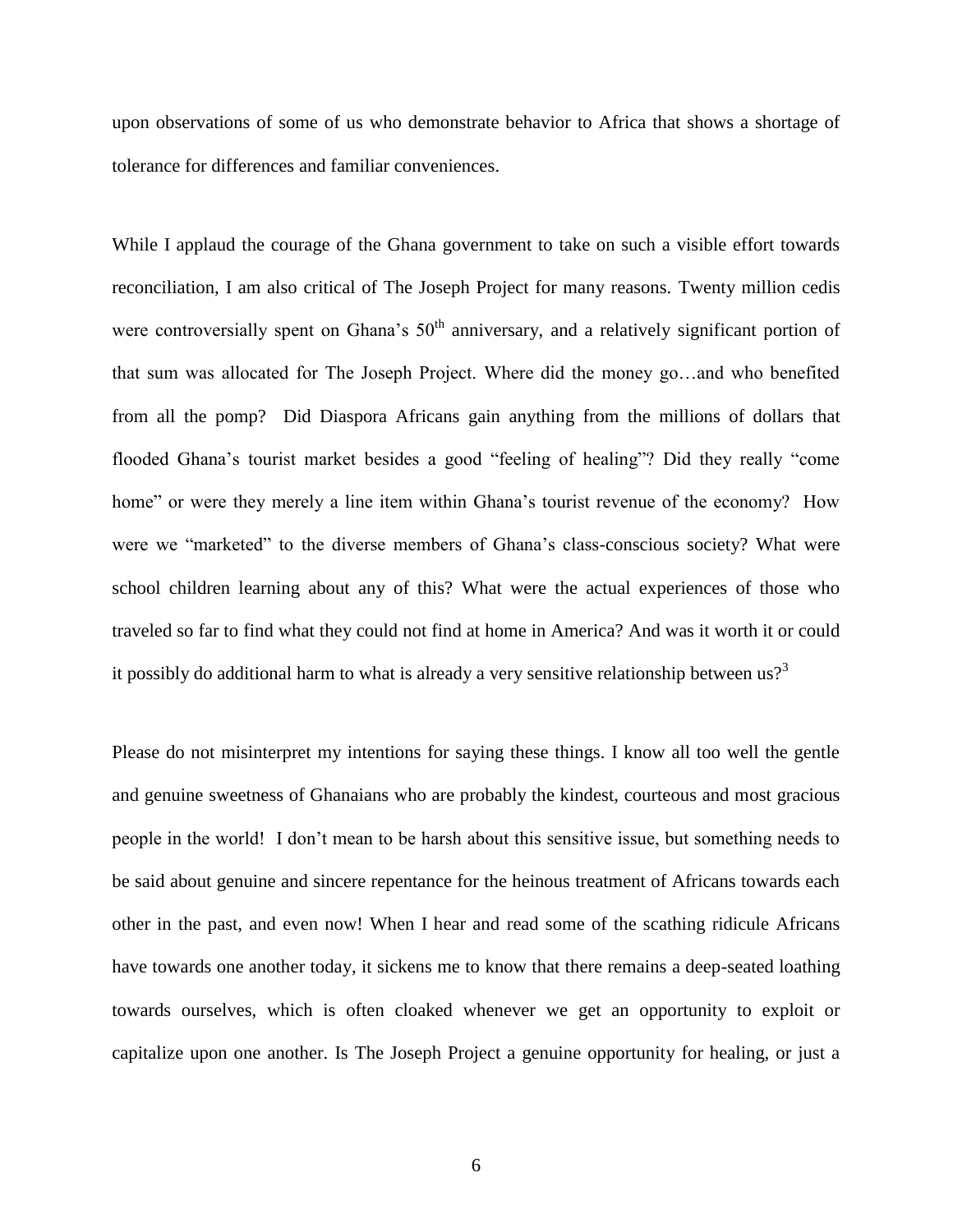newer vehicle for transporting the same human cargo who happen to return in the belly of a plane instead of a ship?

I was particularly shaken by comments I heard from African Americans as we boarded the plane to return to America. One man was so disgusted by how he felt his African "brothers" had tried to "trick" him by demanding outrageous prices for trinkets, but bent over backwards grinning to accommodate and negotiate whenever a white tourist came near. Another comment I heard was this issue of calling grown men "boys" and that their living dwellings were called "boy's quarters". The custom of referring to young men and women as "boys" brought back memories of slavery, Jim Crow, and years of civil suits in America. For many first-time visitors, there appeared to be many relics of by-gone days of slavery and colonialism still deeply imbedded within contemporary Ghanaian customs and lifestyles. For many returning this was difficult to adjust to, even as visitors, let alone as prospective residents.

Then there was the African American leader of a youth group who created such a stir on the departing plane, I wondered if returning to the Motherland had made any impression at all on her. She was not pleased with her seat assignment, so she had the stewardess move everyone around until she got her choice. It was not the circumstances that were so bothersome; it was the tone and inflexibility that caused everyone on board to get drawn into this uncomfortable situation. My response was to just insert my earplugs to my IPod and deal with my own personal emotions regarding this inevitable departure.

It was not until I encountered the same young woman waiting for an open lavatory that it became clear that everyone invited to international travel had different interpretations of etiquette and manners. Trying to be cordial, I asked her about the youth group she was leading. Instead of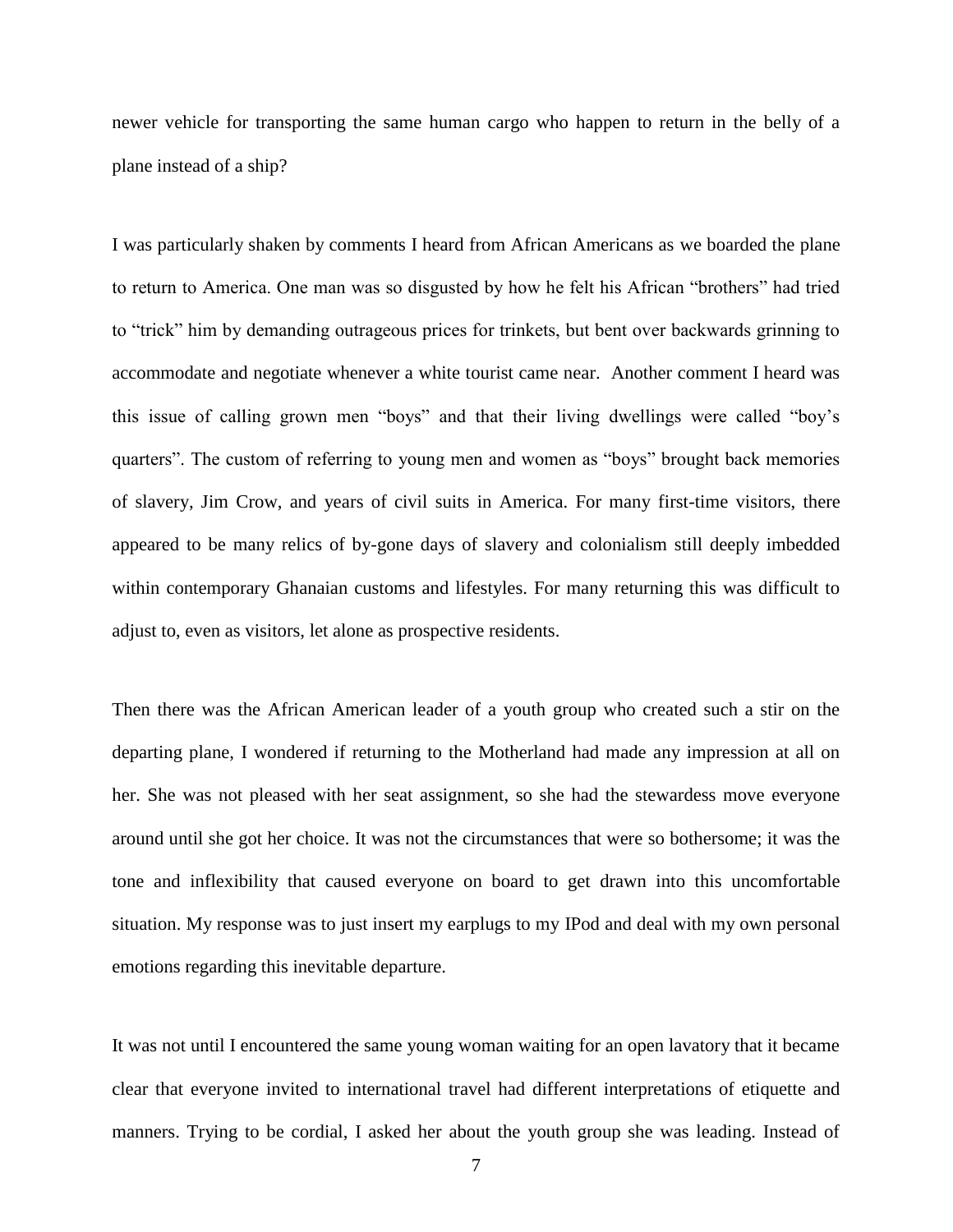providing information about them, her response was all about her and her business. So, I simply let go of the idea of having a conversation with her, and just stood there waiting for the vacant sign to light up on the lavatory door. But, in the midst of our brief conversation, another young lady passed by looking for something. Mistakenly, "miss businesswoman" thought the other woman was trying to get ahead of the line and expressed her disapproval, loudly.

The other woman was puzzled and assured her that she was not interested in going to the bathroom. In the meantime, since I was actually the next in line, I quickly entered and closed the door for some comic relief! I heard "miss businesswoman", still declaring that the stewardess had no right to touch her during their earlier dilemma...and I simply shook my head in dismay as I thought, "and she is leading a group of our youth?" Was this trip going to become a real-live version of "Soul Plane"??? I shuddered at the thought!

Since my return home, I have continued to reflect upon issues that could be worthy of discussion and further inquiry. For example:

- (1) What is really happening to relationships between Africans on both sides of the Atlantic $?^4$
- (2) What needs to happen to incubate genuine apologies, forgiveness, and reconciliation?<sup>5</sup>
- And (3) what continues to provoke mis-communication and mis-education among those with good intentions, good hearts, and a genuine desire to invest in Africa?

## **And finally what, if anything, does any of this have to do with the Scriptural story of Joseph?**

As a student of theology, I am concerned with the use, or mis-use, of this very complex story about the life of Joseph from the Bible. As a theme for a highly commercial enterprise, my

8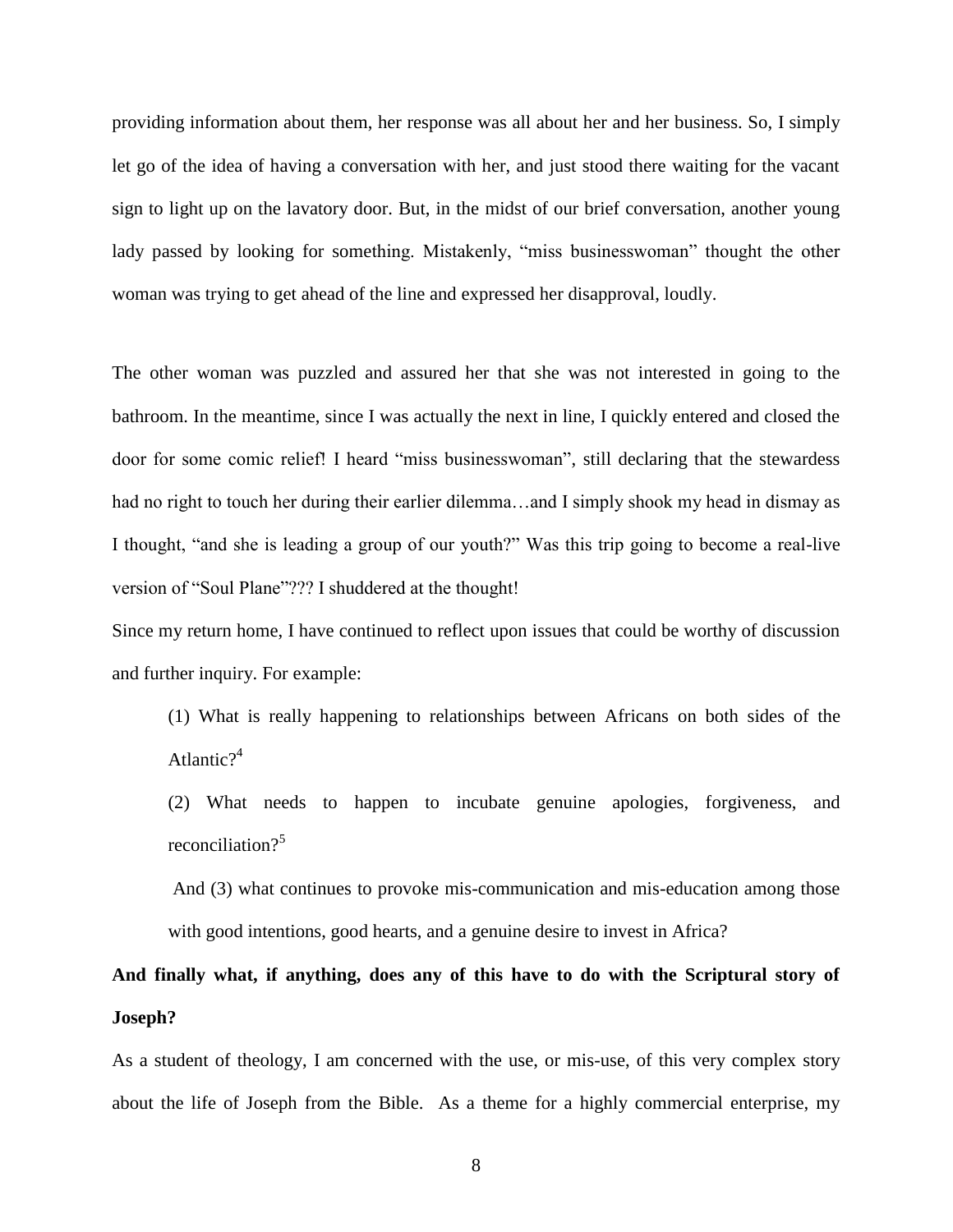concerns also include how an inaccurate interpretation of the story from Genesis might cause even more mis-education about Diaspora Africans as well as the Holy Scriptures. For example, without effort to clarify the nuances within the biblical depiction, one might think that the reconciliation between Joseph and his brothers was swift and without challenges and consequences. Therefore, a simplistic reconnection through verbal expressions of apologies and rituals as demonstrated throughout the current Joseph Project sites could ceremoniously overlook the necessity for difficult inquiries that lead to a genuine act of forgiveness.

Premature calls for declarations that all could and should be forgiven without further deliberation, might limit opportunities for real healing between us. Perhaps this was simply naiveté among the planners of The Joseph Project. However, that was not the immediate case on either side within the biblical story. Joseph questioned, tested, and challenged his brothers before he accepted their apology…or repentance. Also, his brothers had suffered years of guilt and loss of familial esteem because of their youthful exploits. All of them suffered from a lack of genuine relationships with their father, Jacob. And, as always, the loss of spiritual peace and relationship with God was felt by all of them. Does any of this sound familiar? Is this relevant to where we descendants today on both sides of the Atlantic stand with one another, with our ancestors, and with God?

In a song performed by Ghana's popular musician Ambolley, he challenges us to return to Africa, "not your White self…but your Black self". He further reprimands those who practice "mental slavery" and are conditioned to be afraid to return to Africa as Africans. However, upon the arrival of many Africans from the Caribbean, America, and Europe there is a shocking revelation that Africans on the Continent appear more like Joseph's brothers during that in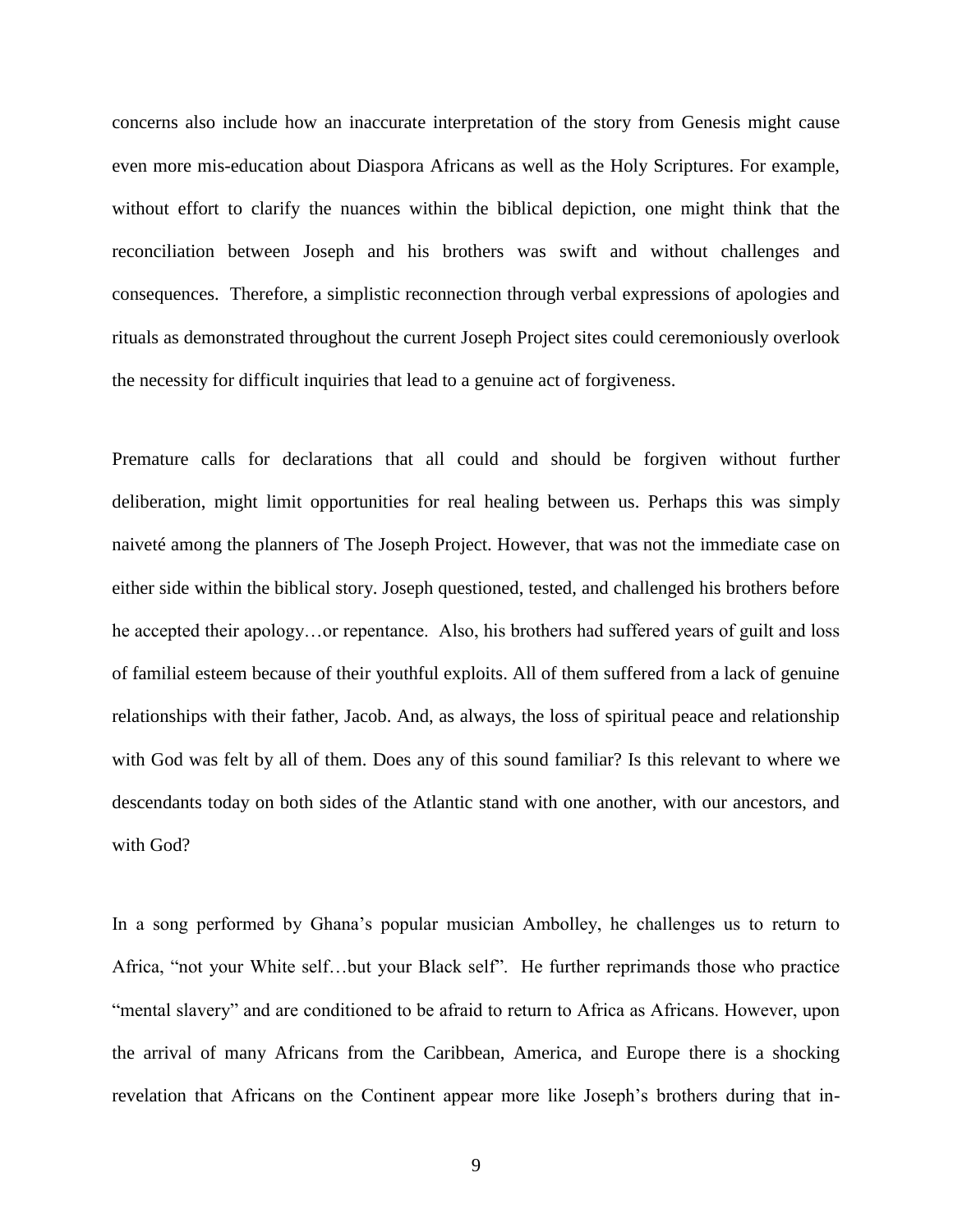between time when he was sold, and prior to their family's reunion. There is a gap of time when all of the brothers (and what about the sisters?) were catching hell one way or another! From prison to poverty; from fiascos to famine; the entire family was catching hell…vulnerable and exploitable! Who can overlook Potiphar's wife, or the forgetfulness of the baker? During this inbetween time, there was little evidence that reconciliation was even possible within the family. Today, is there a genuine "welcome home" extended to Diaspora Africans beyond the carefullyconstructed containments and benefits that tourism allows in order for those who make a living at "hawking" those who return to African shores with money to spend? And what about that money? Are we still in the "between" time?

What is really happening between Africans on both sides of the Atlantic?

Our current dilemma is like making applesauce out of oranges! Those who are fortunate to return are usually coming with complex emotions, and expectations. Many arrive as the "artist" within rather than the "scientist". Diaspora Africans who travel to the Continent are often coming as informed creative people with somewhat romantic notions about what to expect once they reach the Motherland. Diaspora Africans return to Africa as artists, ministers, intellectuals…often searching for answers as well as an escape from the belly of the beast of Babylon…America.

On the other side, Continental Africans often dream of America and Europe as the place to live, mimic, and seek their fortune. Often with myopic focus on what they believe will gain them access to the western ideals of ownership, higher education, and social status, first-generation Africans are highly motivated to succeed in school and professions. Therefore, many young Africans are programmed very early by parental influence to concentrate their energies into the sciences, economics, computer technology, and politics. This is especially apparent among first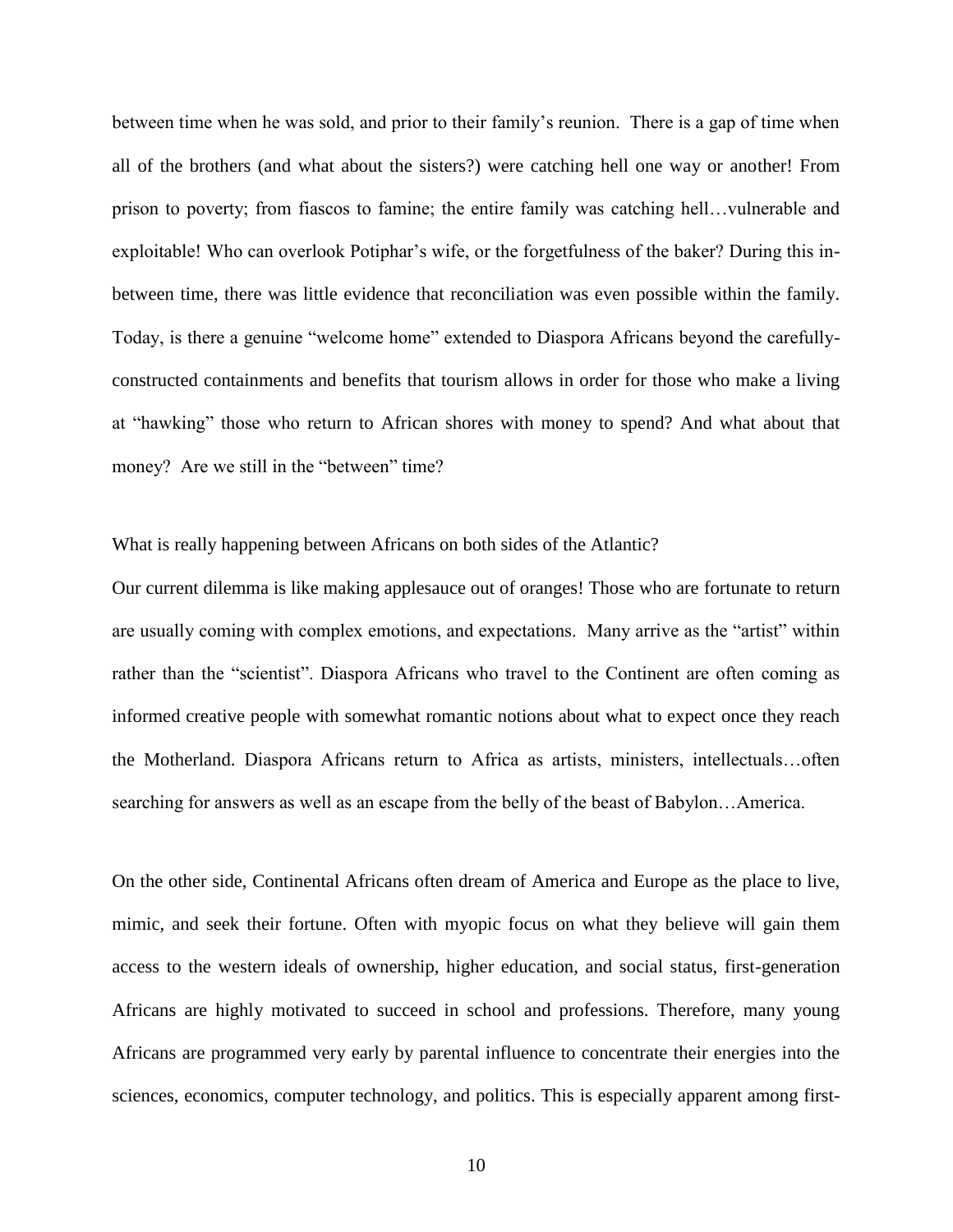generation Africans in America whose parents are from the Continent. While seeking American citizenship, there is little effort to know more about the America that owes its prosperity to early captives who could possibly be descendants from their very kin. For too many Africans, it is the belief that such disciplines are straight paths to the American Dream, and that the dream of America will eventually lead to a Nirvana lifestyle when they return to Africa.

So what happens when events such as Panafest and other creative outreach events take place in Ghana that celebrate the arts and draw creative people? Who are the attendants?

For many who return, the experience of finally setting foot on African ground rivals any spiritual pilgrimage. However, our soberness was not always shared or revered by others, including the citizens of Ghana. I have watched on-looking locals as they have attempted to gauge just how to approach these visiting "prospects" who, with just one purchase, could make a day in the sun a worthwhile investment for a carver, a toy maker, or bead dealer. In days gone by, local vendors surrounded cars and buses the minute they stopped with hopes of gaining the attention of the passengers. Persistently, they followed all the way to the entrance of the forts (I cannot call them castles…), and waited until you returned with hopes of getting you to buy.

But this time, things were different. In an effort to maintain order and an appearance of respect for the visitors, there were now police around the entrance, and barricades kept the locals at a distance from the parking area. While I found it less stressful to return to my car and driver without the deluge, I also felt a sense of remorse because I knew that someone had been limited in making a profit from their handmade carvings, beads, and paintings. Gone were the days when I might impulsively barter with someone, and even exchange addresses to start a pen-pal chain. Definitely, crowd control had its consequences for everyone.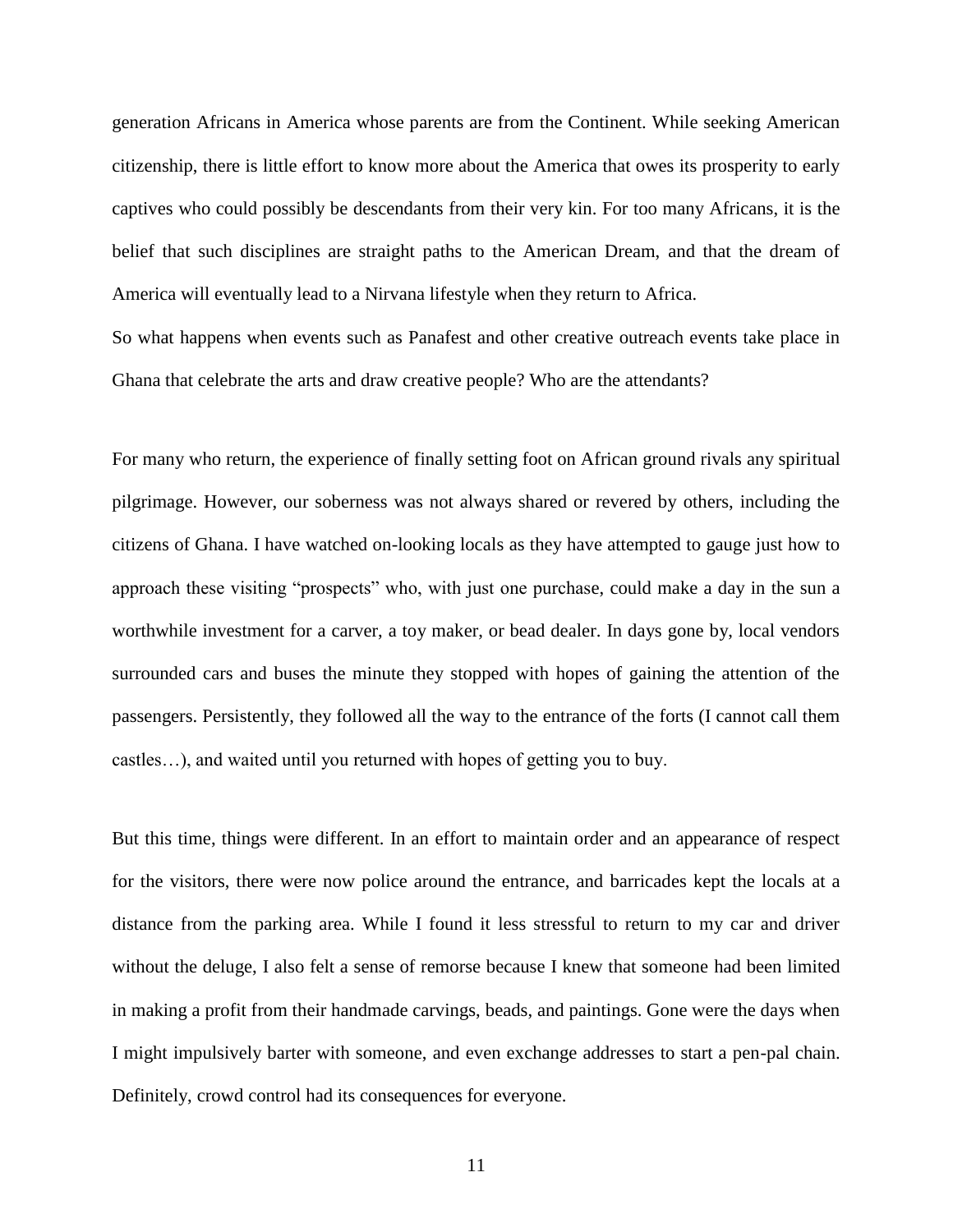However, I believe the well-meaning intentions of the Joseph Project's return to these shores were much more complex than tourism could have possibly handled or even imagined. For example, where were the elite or the ruling class beyond designated government officials who appeared for photo opportunities? We saw the masses, but where were the investors and benefactors of this orchestrated tourist trade? Were they in Africa? **Were they even Africans?**

In 1995, I had the honor of interviewing Nana Okofi, co-founder of **One Africa**, a guest house and restaurant complex, located between Cape Coast and Elmina. During that prophetic interview, he expressed a growing concern for the tourist trade that was about to explode along the western coast of Africa. In his interview, he discussed the concentrated effort of non-Africans upon tourism to capitalize on the burgeoning interest of African Americans to return to the places of ancestral tribute. Somewhat as a cottage industry, there were visionaries who were bringing groups to places like Ghana in order to supplement the mis-education that was so prevalent in the United States about African Americans and Africa in general.

Visionaries like Yosef ben-Jocahannan, Asa Hilliard, Anthony Browder, Leonard and Rosalind Jeffries and many others were bringing plane-loads of us across the Atlantic Ocean with the deliberation of reinforcing what the ancestors had been preserving and our DNA was now revealing!

However, there were some who watched this then unregulated industry with a newly-found zeal for capitalism in the name of "tourism". Through the guise of "entrepreneurship", it would appear that an aged-old enterprise was returning with a new coat or "commodity" of many-colors - due to manumission - and the benefactors were not necessarily any different from those days gone by! Tourism was now a new acceptable form of human trafficking, and this new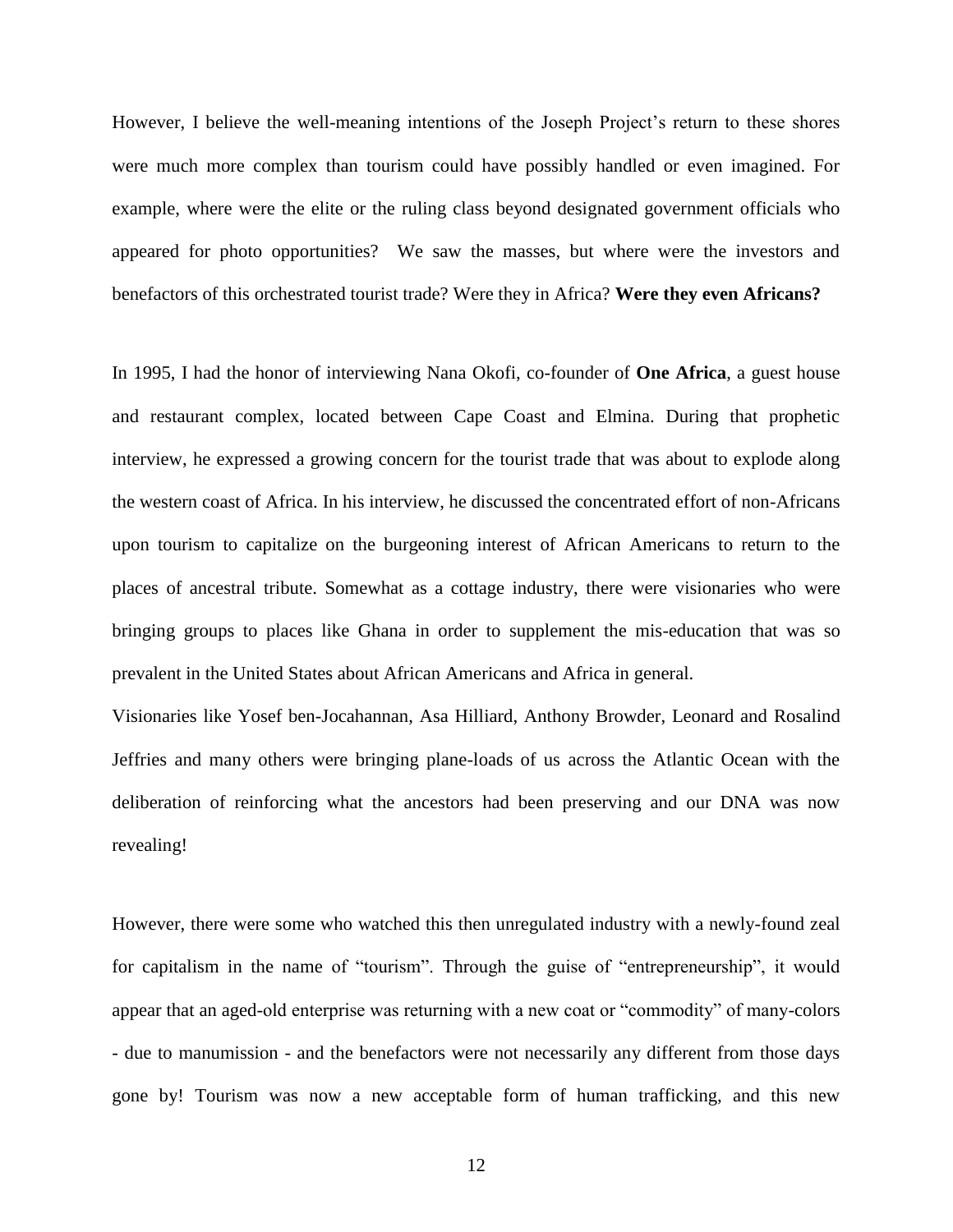commodity was better dressed and with pockets of money to spend! But, one still has to ask: **Is this a genuine path towards forgiveness and reconciliation among us?**

## **2. What needs to happen to incubate genuine apologies, forgiveness, and reconciliation among Africans, globally?**

A friend born on the continent asked me quite candidly "why was an apology necessary"? My first reaction to this inquiry was one of disbelief that he would ask such a question. Especially since he was married to an African American why didn't he already know the answer to his own question. Then I recalled meeting his wife; she was definitely not brimming with knowledge about African American history. Her focus was on being as "American" as possible…straightened hair…green-colored contact lens…conversations about the latest diet…and everything about Tupac! But still, the brother had been in the States for over thirty years. For certain, he had come into contact with "someone" with a little knowledge about why the apology was necessary. Or had he been oblivious to it as an issue for all these years because he was also pursing the "American Dream"?

I have found that quite often we do not get together as peers on either side of the Atlantic. Tourists rarely interact with local folks on mutual terms. Instead, tourists are steered to wellorchestrated sites where everyone has been "programmed" to respond, appropriately. Getting off the pre-determined path is challenging yet can be done with caution. Like Joseph, perhaps healthy suspicion is the only way to pierce through the performance of an apology in order to get to the issue of genuine repentance and forgiveness.

Forgiveness is never an easy act for anyone except the greatest of men and women. We average folks require a great deal of coaxing in order to achieve true forgiveness, as a giver or a receiver.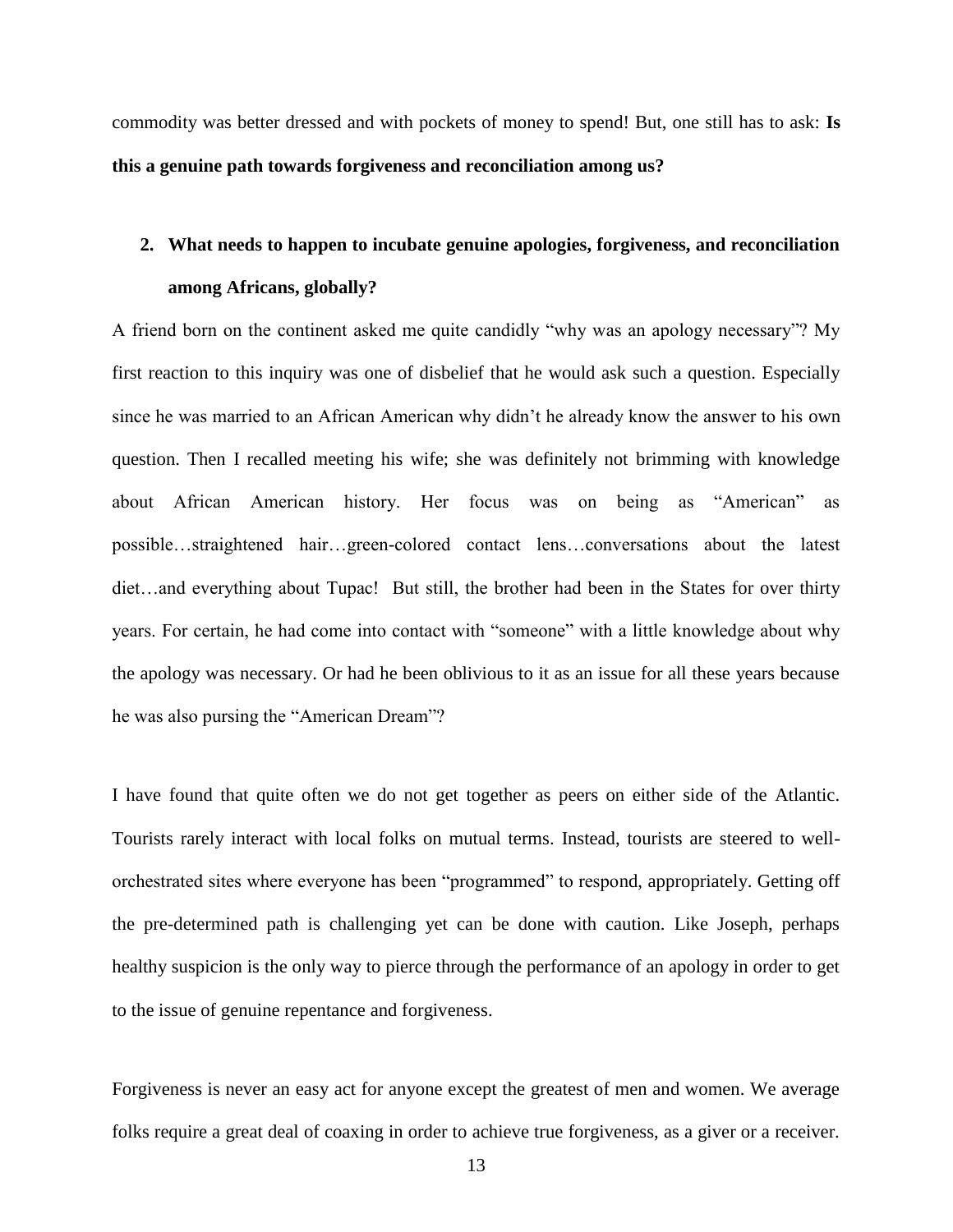Forgiveness requires several acts of preparation. One is the need for both parties to have similar information about the reason for forgiveness. What was the act that required forgiveness in the first place? Like any criminal act, there are multiple versions regarding what really happened at the scene of the crime. There are so many versions today of what and why the African Slave Trade existed in the first place. The gentleman sitting next to me on the place stated that Americans…meaning white Americans…had really received a "bum rap(misplaced blame)" for their role in the slave trade. I asked for a further explanation and he replied that Africans had played as much a role as Americans. After internally assessing just how much I needed to impart in my response I said, "the real crux of the problem is the kind of slavery practiced in America. How heinous was the treatment, and how the truth was institutionally hidden from the descendants of early Africans in Americans.

After a rather pregnant pause, our conversation continued as he described his reason for being in Africa at this time. He had volunteered to go to a village and teach the children. In addition, he also helped build houses and worked alongside much younger men that proved to be a blessing for him by rejuvenating his body, mind and spirit. Back home, he was a professor at a university teaching business management. But since the passing on of his wife, he had time to extend himself beyond his typical life of creature comforts. Our exchanges of opinions were electric, challenging, and respectful. By concentrating on our exchanges we both had found a way to further ignore the antics of the "business woman" who continued to complain.

3. **What continues to provoke mis-communication and mis-education among those with good intentions, good hearts, and a genuine desire to invest and favorably portray Africa?**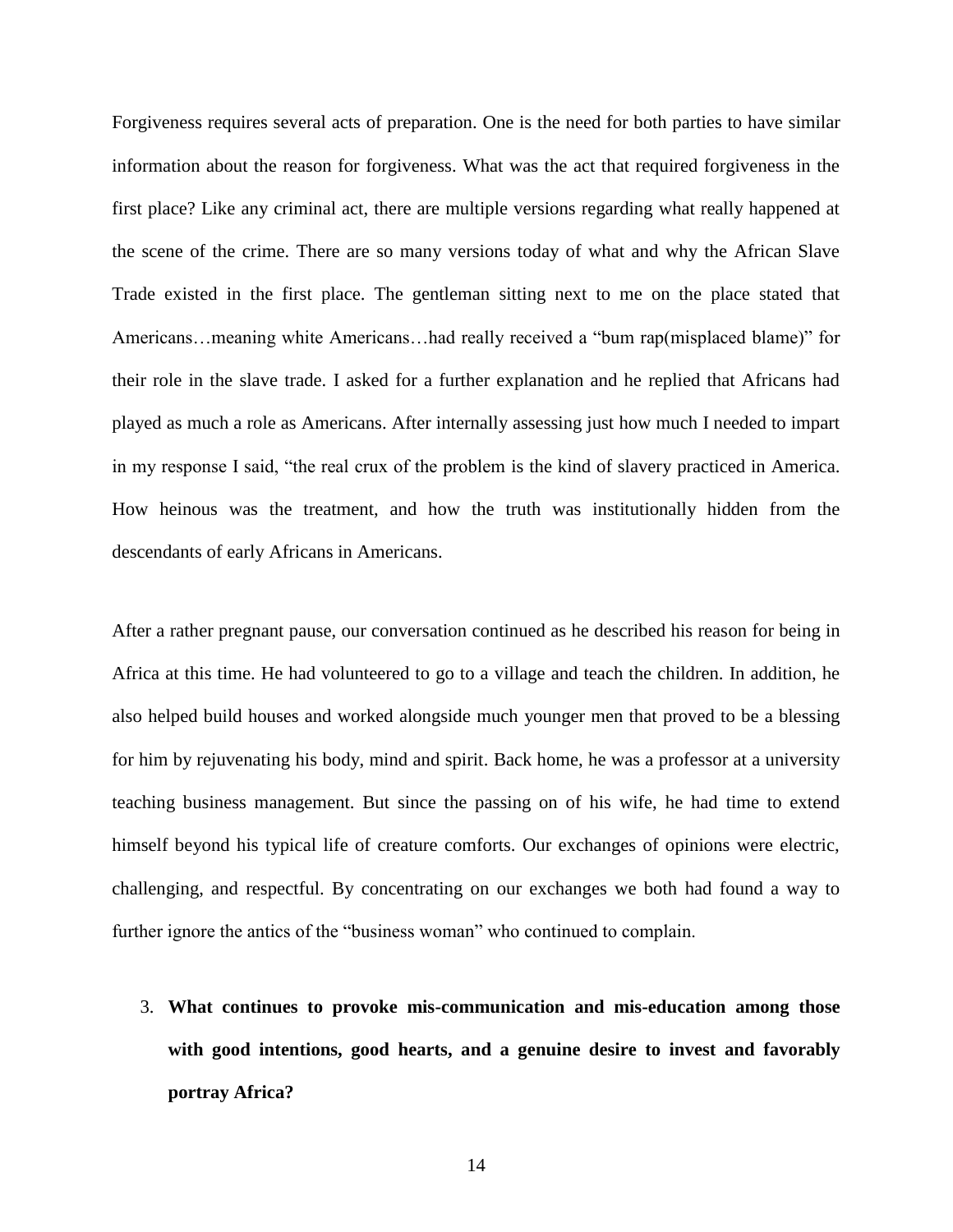Too often when one thinks of Ghana, one thinks of the Ashanti as if they are the "only" culture group within the country with a history or merit. Granted the popularization of the Akan, which include the Ashanti, have popularized many symbols (e.g. Adinkra) , languages, (e.g. Twi) and heroes of the Ashanti nation within western culture – such as Nana Yaa Asantewa. But there is far more, and many diverse cultures in Ghana with their own uniqueness and contributions to Ghana. However the emphasis upon one culture over others might leave the tourist with the impression that Ghana is homogeneous and that nothing else happens in Ghana unless it comes from Kumasi, the capital of Ashanti territory. On the contrary, there is much more to Ghana and if we Diasporans are the returning "Joseph's", shouldn't we know more about our homeland than one self-contained prescribed version that is crafted within tourism?

I believe a true apology comes from a transparent and contrite heart. Is Ghana ready to open its heart and history to us for a closer examination of what is indeed the motivation behind the apology? As repatriates, is there tolerance for such challenges to traditions, customs and status quo? Or are the new migrant "temps" simply to accept everything without question and find gratitude in simply being allowed to just come home? Will Diasporans ever experience Ghana without first obtaining a conditional visa? And what about "dual citizenship? Will it ever include " $we$ "?

In 1995, I visited Ghana once as a tourist. Since then, I have entered from different segments and from a variety of points of view including kinship, education, religion, and economics. As an artist and anthropologist, I continue to collect materials and experiences that support the importance of aesthetics to the fiber of the Ghanaian society. Along the way, I "adopted" a wonderful family who accepted me with sincerity and open homes and arms. I have been blessed